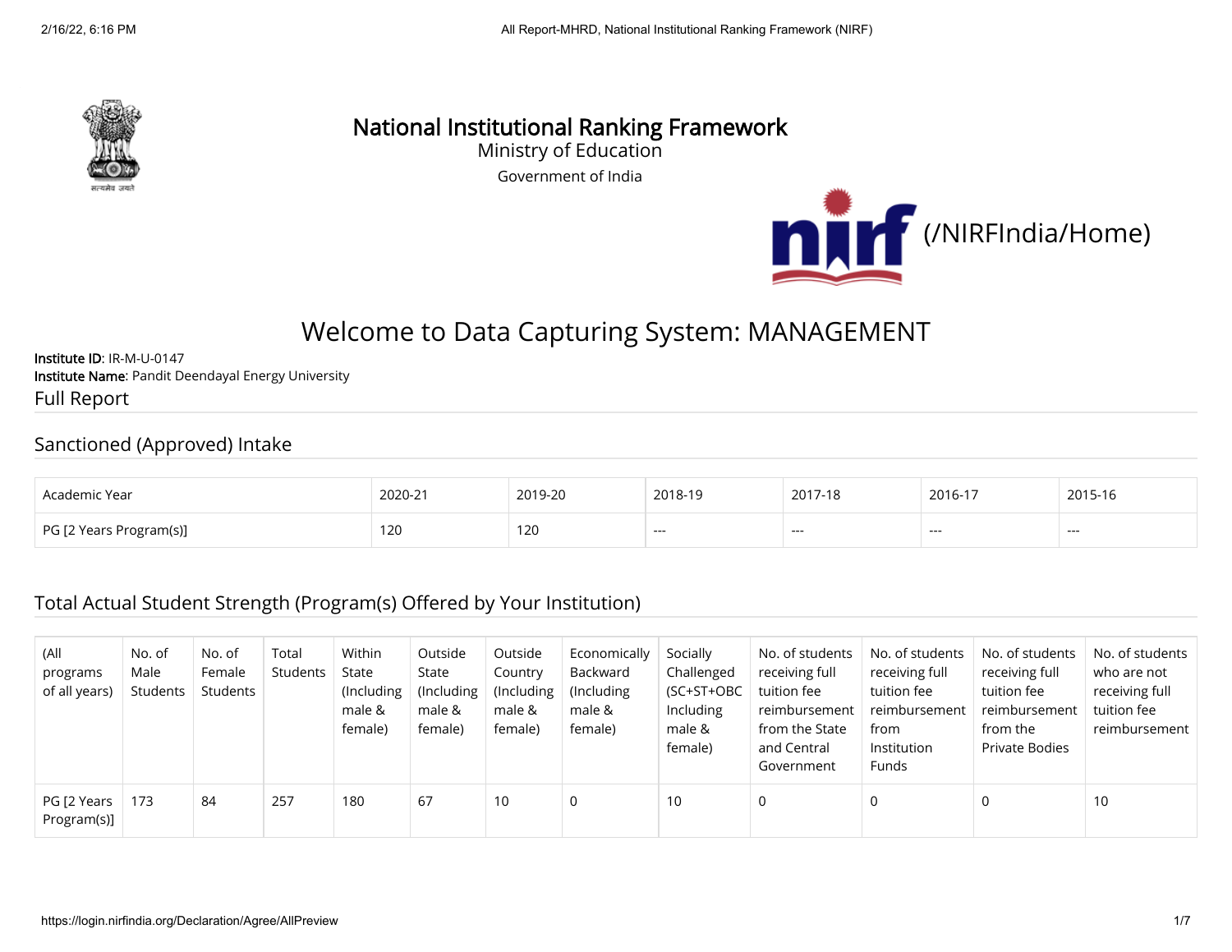# Placement & Higher Studies

| PG [2 Years Program(s)]: Placement & higher studies for previous 3 years |                                                     |                                                    |                  |                                                          |                              |                                                      |                                                |  |
|--------------------------------------------------------------------------|-----------------------------------------------------|----------------------------------------------------|------------------|----------------------------------------------------------|------------------------------|------------------------------------------------------|------------------------------------------------|--|
| Academic<br>Year                                                         | No. of first year<br>students intake in the<br>year | No. of first year students<br>admitted in the year | Academic<br>Year | No. of students graduating in<br>minimum stipulated time | No. of<br>students<br>placed | Median salary of placed<br>graduates (Amount in Rs.) | No. of students selected<br>for Higher Studies |  |
| $(2017-18)$                                                              | 120                                                 | 118                                                | $(2018-19)$      | 118                                                      | 109                          | 600000 (Rupees Six Lakh)                             | 3                                              |  |
| $(2018-19)$                                                              | 120                                                 | 124                                                | $(2019-20)$      | 124                                                      | 111                          | 654000 (Rupees Six Lakh<br>Fifty Four Thousand)      | 4                                              |  |
| $(2019-20)$                                                              | 120                                                 | 139                                                | $(2020-21)$      | 139                                                      | 118                          | 600000 (Rupees Six Lakh)                             | 0                                              |  |
|                                                                          |                                                     |                                                    |                  |                                                          |                              |                                                      |                                                |  |

#### Ph.D Student Details

| Ph.D (Student pursuing doctoral program till 2020-21; Students admitted in the academic year 2020-21 should not be entered here.) |                       |    |         |         |  |  |  |
|-----------------------------------------------------------------------------------------------------------------------------------|-----------------------|----|---------|---------|--|--|--|
|                                                                                                                                   | <b>Total Students</b> |    |         |         |  |  |  |
| <b>Full Time</b>                                                                                                                  |                       |    |         |         |  |  |  |
| Part Time                                                                                                                         |                       | 40 |         |         |  |  |  |
|                                                                                                                                   |                       |    |         |         |  |  |  |
| No. of Ph.D students graduated (including Integrated Ph.D)                                                                        |                       |    |         |         |  |  |  |
|                                                                                                                                   | 2020-21               |    | 2019-20 | 2018-19 |  |  |  |
| Full Time                                                                                                                         | 2                     |    |         |         |  |  |  |
| Part Time                                                                                                                         |                       |    | 2       |         |  |  |  |
|                                                                                                                                   |                       |    |         |         |  |  |  |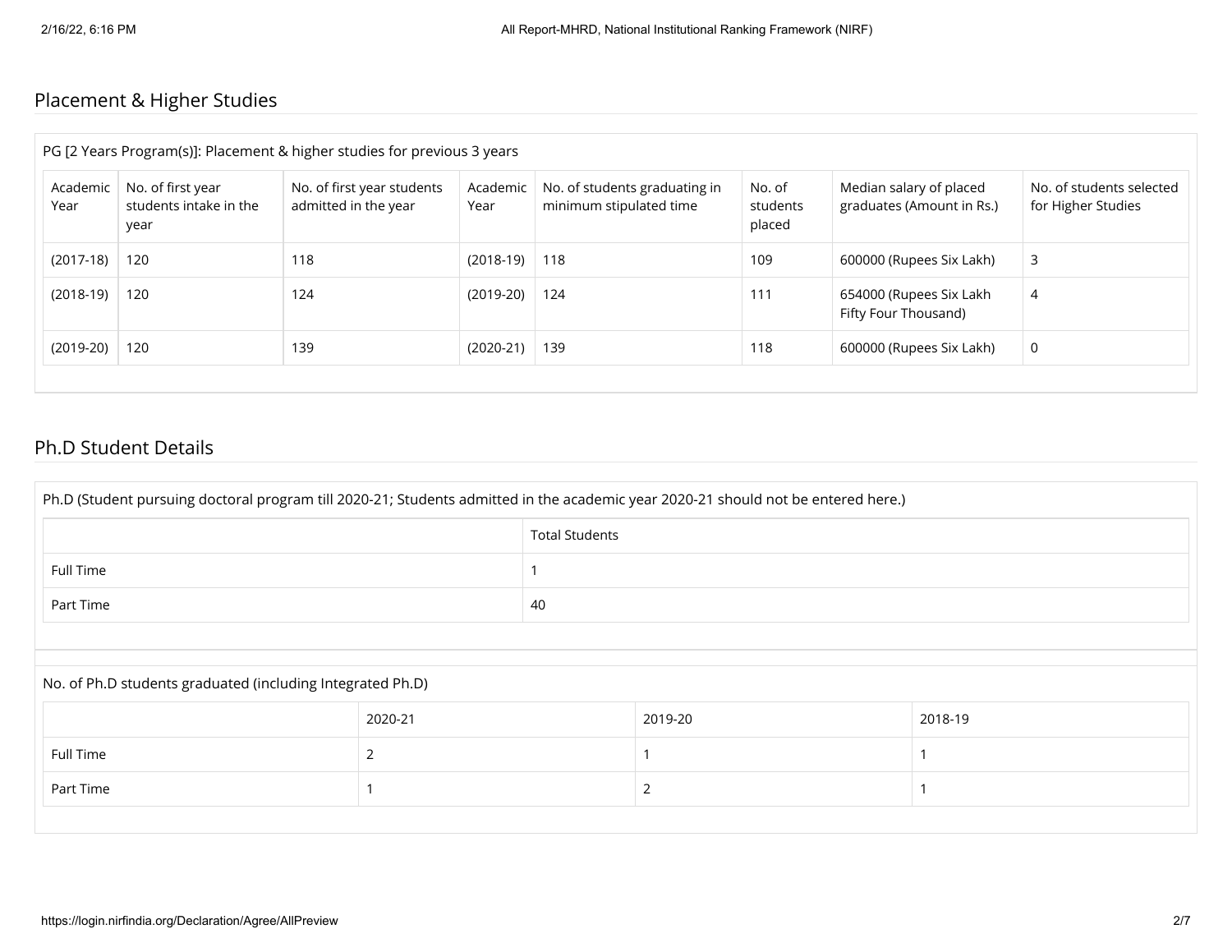## Financial Resources: Utilised Amount for the Capital & Operational expenditure for previous 3 years

| <b>Financial Year</b>                                                                                                                                                                           | 2020-21                                                                                       | 2019-20                                                                                             | 2018-19                                                                                    |  |  |  |  |  |  |
|-------------------------------------------------------------------------------------------------------------------------------------------------------------------------------------------------|-----------------------------------------------------------------------------------------------|-----------------------------------------------------------------------------------------------------|--------------------------------------------------------------------------------------------|--|--|--|--|--|--|
|                                                                                                                                                                                                 | <b>Utilised Amount</b>                                                                        | <b>Utilised Amount</b>                                                                              | <b>Utilised Amount</b>                                                                     |  |  |  |  |  |  |
| Annual Capital Expenditure on Academic Activities and Resources (excluding expenditure on buildings)                                                                                            |                                                                                               |                                                                                                     |                                                                                            |  |  |  |  |  |  |
| Library (Books, Journals and e-Resources only)                                                                                                                                                  | 4012137 (Rupees Forty Lakh Twelv<br>e Thousand One Hundred Thirty Se<br>ven)                  | 5215235 (Rupees Fifty Two Lakh Fif<br>teen Thousand Two Hundred Thirt<br>y Five)                    | 413832 (Rupees Four Lakh Thirtee<br>n Thousand Eight Hundred Thirty T<br>wo)               |  |  |  |  |  |  |
| Expenditure on setting up/upgradation of laboratory                                                                                                                                             | 0 (Zero)                                                                                      | 3571076 (Rupees Thirty Five Lakh S<br>eventy One Thousand Seventy Six)                              | 870339 (Rupees Eight Lakh Seventy<br>Thousand Three Hundred Thirty Ni<br>ne)               |  |  |  |  |  |  |
| Other expenditure on creation of Capital Assets (For setting up<br>classrooms, seminar hall, conference hall, library excluding expenditure<br>on Land , Building, Roads etc.)                  | 10551974 (Rupees One Crore Five<br>Lakh Fifty One Thousand Nine Hun<br>dred Seventy Four)     | 12737992 (Rupees One Crore Twen<br>ty Seven Lakh Thirty Seven Thousa<br>nd Nine Hundred Ninety Two) | 2679434 (Rupees Twenty Six Lakh<br>Seventy Nine Thousand Four Hund<br>red Thirty Four)     |  |  |  |  |  |  |
| Annual Operational Expenditure                                                                                                                                                                  |                                                                                               |                                                                                                     |                                                                                            |  |  |  |  |  |  |
| A. Salary of Teaching Staff<br>B.Salary of Non Teaching Staff                                                                                                                                   | 64929310 (Rupees Six Crore Forty<br>Nine Lakh Twenty Nine Thousand<br>Three Hundred Ten)      | 65590378 (Rupees Six Crore Fifty Fi<br>ve Lakh Ninety Thousand Three Hu<br>ndred Seventy Eight)     | 53496016 (Rupees Five Crore Thirt<br>y Four Lakh Ninety Six Thousand Si<br>xteen)          |  |  |  |  |  |  |
| Maintenance of Academic Infrastructure or consumables and other<br>running expenditures (excluding maintenance of hostels and allied<br>services, rent of the building, depreciation cost, etc) | 22118582 (Rupees Two Crore Twen<br>ty One Lakh Eighteen Thousand Fiv<br>e Hundred Eighty Two) | 39639030 (Rupees Three Crore Nin<br>ety Six Lakh Thirty Nine Thousand<br>Thirty)                    | 28256703 (Rupees Two Crore Eight<br>y Two Lakh Fifty Six Thousand Seve<br>n Hundred Three) |  |  |  |  |  |  |
| National/ International level Seminars/Conferences/<br>Workshops/Symposia conducted by the institute                                                                                            | 6760 (Rupees Six Thousand Seven<br>Hundred Sixty)                                             | 668130 (Rupees Six Lakh Sixty Eigh<br>t Thousand One Hundred Thirty)                                | 979503 (Rupees Nine Lakh Seventy<br>Nine Thousand Five Hundred Thre<br>e)                  |  |  |  |  |  |  |

# Sponsored Research Details (Only related to MANAGEMENT)

| Financ. |            |         |         |
|---------|------------|---------|---------|
| ' Year  | $2020 - 2$ | 2019-20 | 2018-19 |
|         |            |         |         |
|         |            |         |         |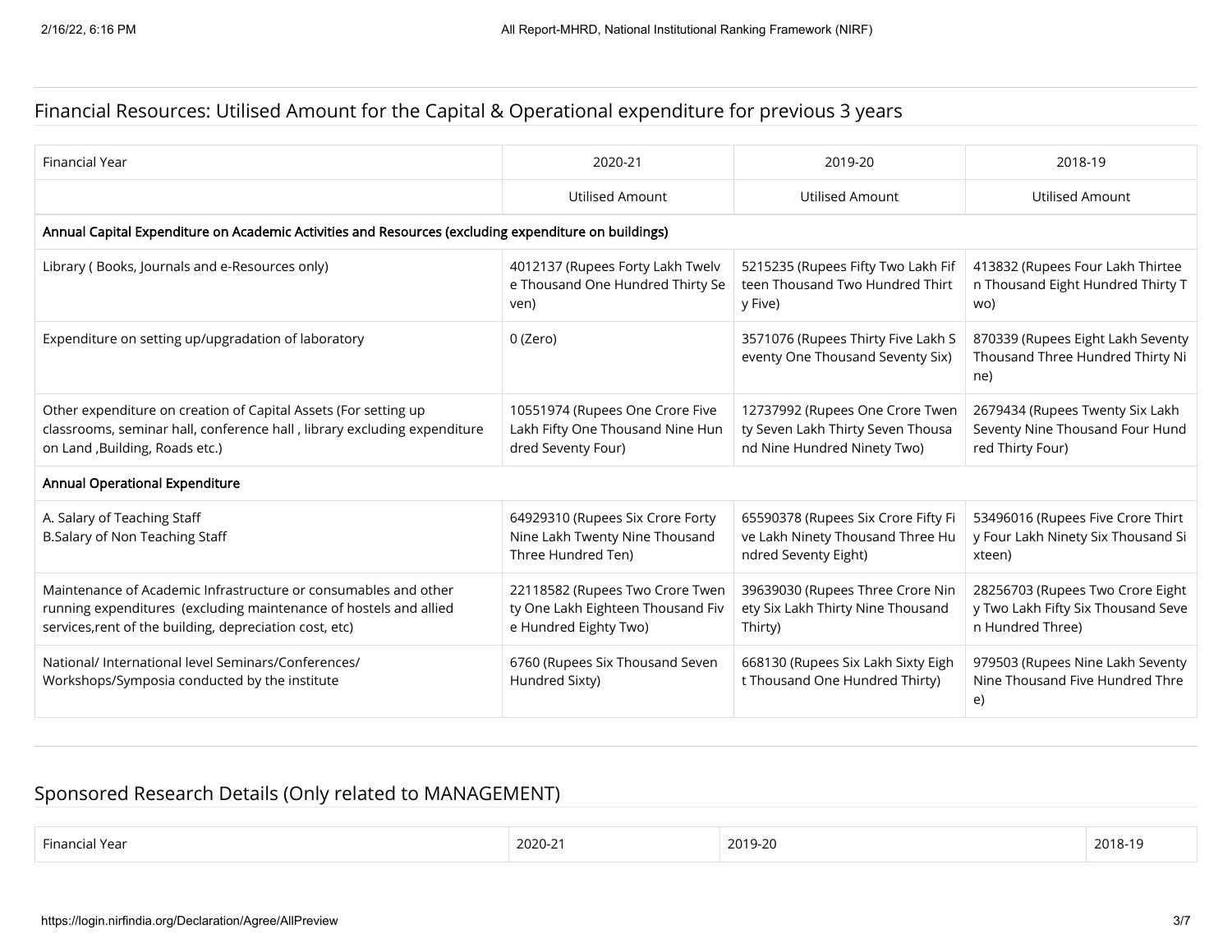| Financial Year                           | 2020-21          | 2019-20                         | 2018-19 |
|------------------------------------------|------------------|---------------------------------|---------|
| Total no. of Sponsored Projects          |                  |                                 | 0       |
| Total no. of Funding Agencies            |                  |                                 | 0       |
| Total Amount Received (Amount in Rupees) | 400000           | 560000                          | U       |
| Amount Received in Words                 | Rupees Four Lakh | Rupees Five Lakh Sixty Thousand | Zero    |

## Consultancy Project Details (Only related to MANAGEMENT)

| Financial Year                           | 2020-21                                                | 2019-20                                  | 2018-19 |
|------------------------------------------|--------------------------------------------------------|------------------------------------------|---------|
| Total no. of Consultancy Projects        |                                                        |                                          |         |
| Total no. of Client Organizations        |                                                        |                                          |         |
| Total Amount Received (Amount in Rupees) | 1583400                                                | 2880000                                  |         |
| Amount Received in Words                 | Rupees Fifteen Lakh Eighty Three Thousand Four Hundred | Rupees Twenty Eight Lakh Eighty Thousand | Zero    |

# Executive Development Programs/Management Development Programs

| Financial Year                                                                     | 2020-21 | 2019-20 | 2018-19 |
|------------------------------------------------------------------------------------|---------|---------|---------|
| Total no. of Executive Development Programs/ Management 2<br>Development Programs  |         |         |         |
| Total no. of Participants                                                          |         | 24      |         |
| Total Annual Earnings (Excluding Lodging & Boarding<br>Charges) (Amount in Rupees) | 1315524 | 2590000 | 2450000 |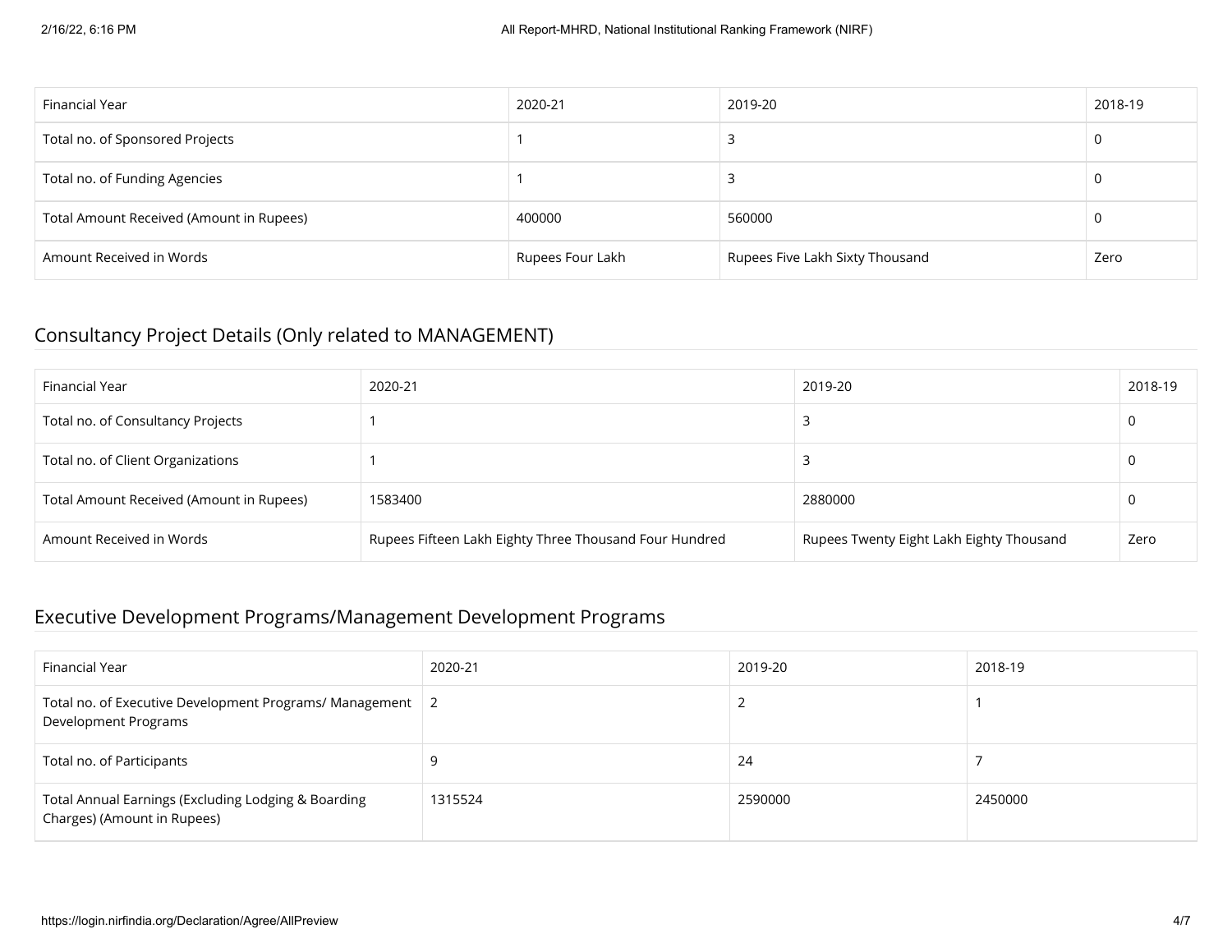| Financial Year                 | 2020-21                                       | 2019-20                           | 2018-19                           |
|--------------------------------|-----------------------------------------------|-----------------------------------|-----------------------------------|
| Total Annual Earnings in Words | Rupees Thirteen Lakh Fifteen Thousand Five Hu | Rupees Twenty Five Lakh Ninety Th | Rupees Twenty Four Lakh Fifty Tho |
|                                | ndred Twenty Four                             | ousand Rupees                     | usand Rupees                      |

# PCS Facilities: Facilities of physically challenged students

| 1. Do your institution buildings have Lifts/Ramps?                                                                                                        | Yes, more than 80% of the<br>buildings |
|-----------------------------------------------------------------------------------------------------------------------------------------------------------|----------------------------------------|
| 2. Do your institution have provision for walking aids, includingwheelchairs and transportation from one building to another for handicapped<br>students? | Yes                                    |
| 3. Do your institution buildings have specially designed toilets for handicapped students?                                                                | Yes, more than 80% of the<br>buildings |

## Faculty Details

| Srno           | Name                       | Age | Designation            | Gender | Qualification | Experience (In<br>Months) | Currently working with<br>institution? | Joining<br>Date     | Leaving<br>Date           | Association type |
|----------------|----------------------------|-----|------------------------|--------|---------------|---------------------------|----------------------------------------|---------------------|---------------------------|------------------|
|                | PRAMOD DAMODAR<br>PALIWAL  | 52  | Professor              | Male   | Ph.D          | 368                       | Yes                                    | $21 - 08 -$<br>2006 | $\qquad \qquad -\qquad -$ | Regular          |
| 2              | SUDHIR KHAJANSINH<br>YADAV | 54  | Professor              | Male   | Ph.D          | 360                       | Yes                                    | $28-12-$<br>2006    | $\cdots$                  | Regular          |
| 3              | SATISH CHANDRA PANDEY      | 51  | Associate<br>Professor | Male   | Ph.D          | 325                       | Yes                                    | $01 - 08 -$<br>2007 | $---$                     | Regular          |
| $\overline{4}$ | <b>SOMDEB LAHIRI</b>       | 64  | Professor              | Male   | Ph.D          | 452                       | Yes                                    | 10-09-<br>2007      | $\cdots$                  | Regular          |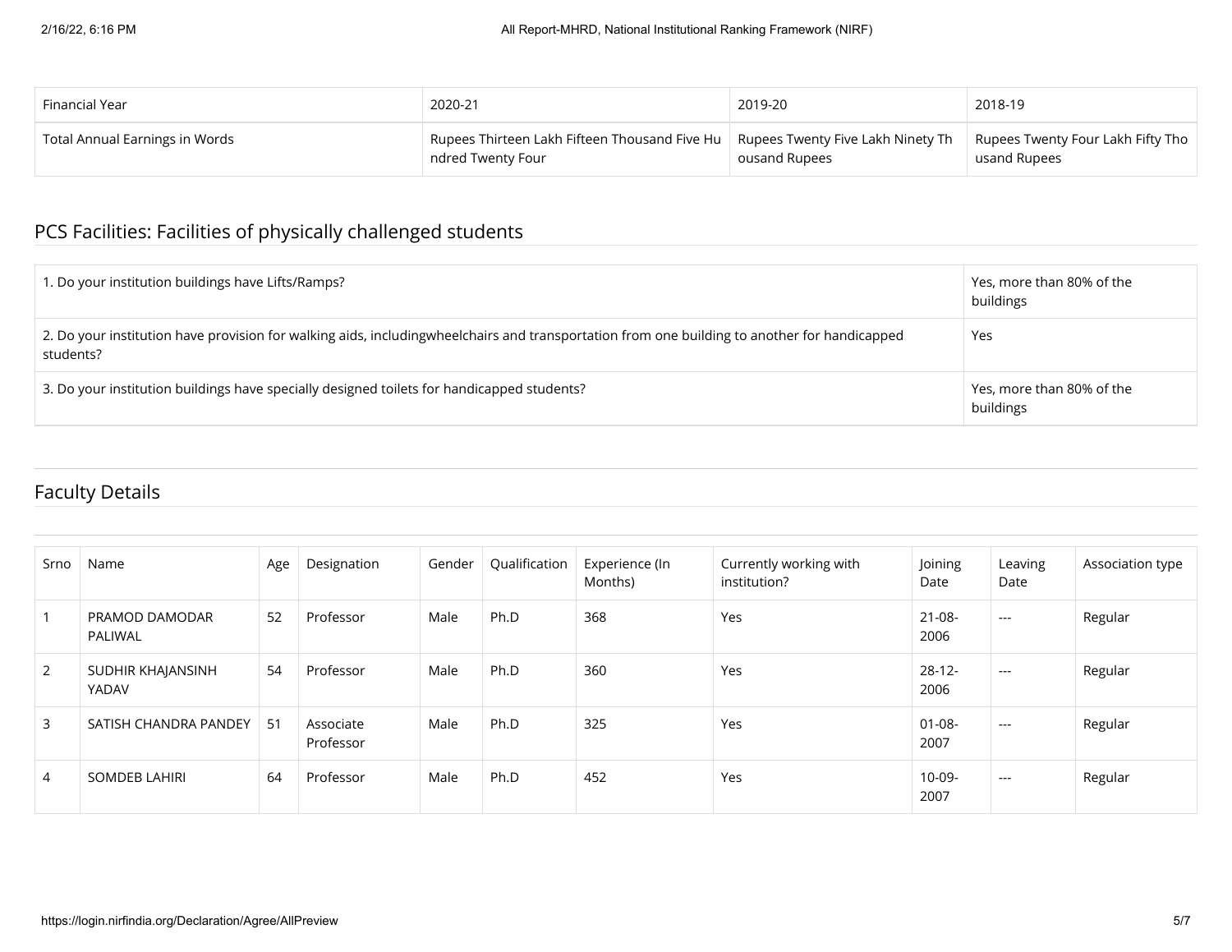| 5              | PATEL AKASHKUMAR    | 45 | Associate<br>Professor | Male   | Ph.D       | 288 | Yes | $16 - 01 -$<br>2009 | $\sim$ $\sim$            | Regular                |
|----------------|---------------------|----|------------------------|--------|------------|-----|-----|---------------------|--------------------------|------------------------|
| 6              | LALIT KUMAR KHURANA | 55 | Assistant<br>Professor | Male   | Ph.D       | 306 | Yes | 24-09-<br>2009      | $\overline{a}$           | Regular                |
| $\overline{7}$ | ASHUTOSH MUDULI     | 47 | Professor              | Male   | Ph.D       | 288 | Yes | $26 - 10 -$<br>2009 | $\overline{\phantom{a}}$ | Regular                |
| 8              | KAUSHAL KISHORE     | 40 | Assistant<br>Professor | Male   | Ph.D       | 164 | Yes | $14 - 12 -$<br>2009 | $\sim$ $\sim$            | Regular                |
| 9              | TANUSHRI BANERJEE   | 53 | Associate<br>Professor | Female | Ph.D       | 300 | Yes | 16-09-<br>2011      | $\sim$ $\sim$            | Regular                |
| 10             | NARAYAN BASER       | 44 | Associate<br>Professor | Male   | Ph.D       | 252 | Yes | 19-07-<br>2016      | $\overline{a}$           | Regular                |
| 11             | <b>DM PESTONJEE</b> | 82 | Professor              | Male   | Ph.D       | 564 | Yes | 15-09-<br>2009      | $\sim$ $\sim$            | Adhoc /<br>Contractual |
| 12             | <b>ASIT ACHARYA</b> | 54 | Professor              | Male   | Ph.D       | 320 | Yes | $01 - 06 -$<br>2018 | $\sim$ $\sim$            | Regular                |
| 13             | Preeta Vyas         | 64 | Other                  | Female | Ph.D       | 144 | Yes | $01-07-$<br>2019    | $\sim$ $\sim$            | Visiting               |
| 14             | Sanjay Chakraborty  | 53 | Other                  | Male   | <b>MBA</b> | 276 | Yes | $01-07-$<br>2020    | $\overline{a}$           | Visiting               |
| 15             | Arpita Pandey       | 34 | Other                  | Female | Ph.D       | 48  | Yes | $01-07-$<br>2020    | $\overline{\phantom{a}}$ | Visiting               |
| 16             | C Gopalkrishnan     | 77 | Professor              | Male   | Ph.D       | 540 | No  | 04-06-<br>2014      | 04-06-<br>2021           | Regular                |
| 17             | Satish Nair         | 56 | Professor              | Male   | Ph.D       | 340 | Yes | $15-06-$<br>2020    | $\overline{a}$           | Regular                |
| 18             | P K Chugan          | 69 | Other                  | Male   | Ph.D       | 530 | Yes | $01-07-$<br>2019    | $\scriptstyle \cdots$    | Visiting               |